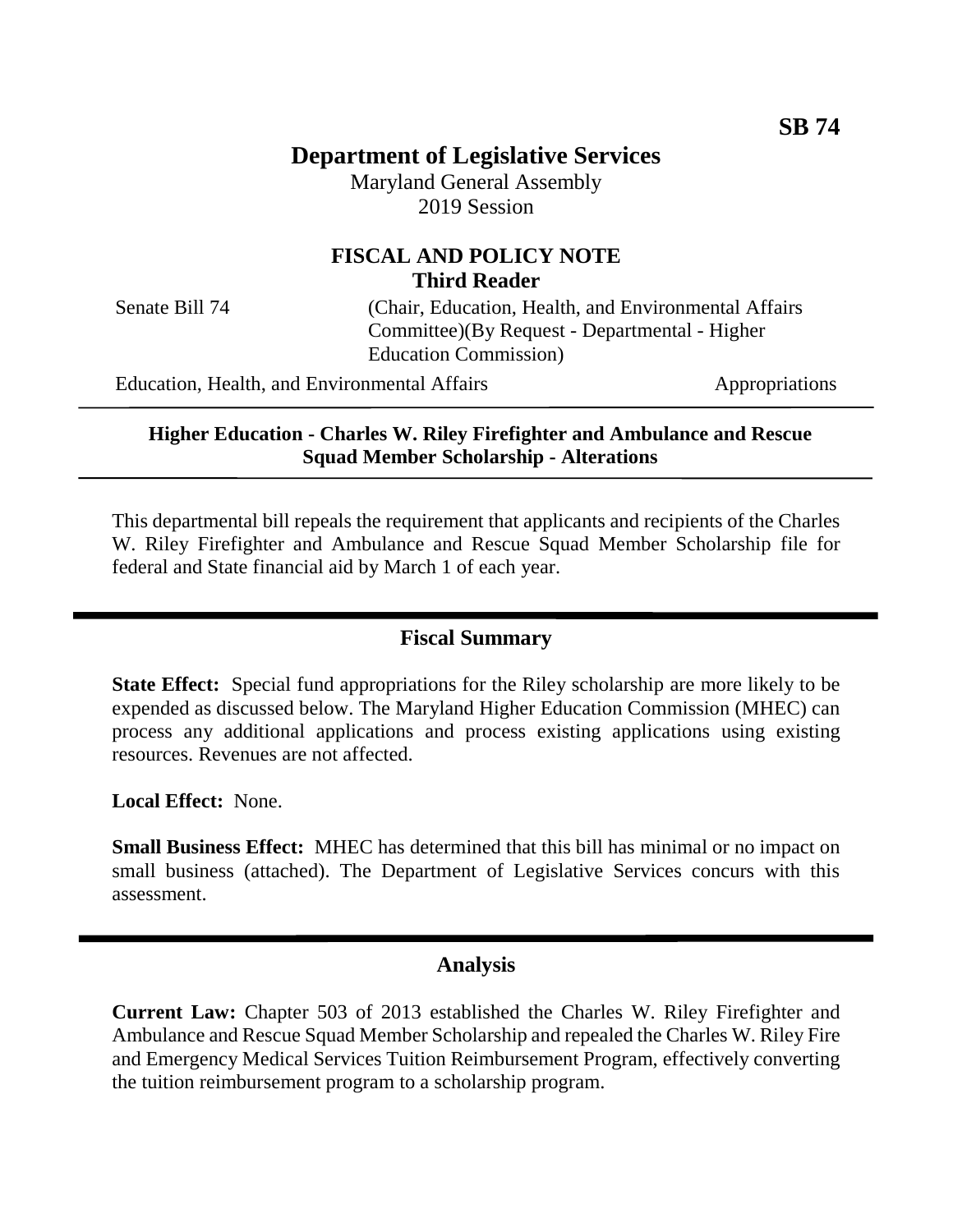To be eligible for a scholarship, an actively engaged firefighter, ambulance, or rescue squad member must be a Maryland resident and must be accepted for admission or enrolled in a regular undergraduate program at a Maryland institution of higher education or a two-year terminal certificate program in which the course work is eligible for transfer into a baccalaureate program at a Maryland institution of higher education. Applicants must file for federal and State financial aid by March 1 annually. Scholarship recipients must maintain a grade point average of at least 2.5 on a 4.0 scale and may hold the scholarship for up to five years of full-time study or eight years of part-time study.

A scholarship may be up to 100% of the equivalent annual tuition and mandatory fees of a resident undergraduate student at the four-year public institution of higher education within the University System of Maryland (USM), other than the University of Maryland University College (UMUC) and the University of Maryland, Baltimore Campus (UMB), with the highest annual expenses for a full-time resident undergraduate. A scholarship may be used for the tuition and mandatory fees at any eligible institution. A firefighter or ambulance or rescue squad member must use the scholarship for courses credited toward a degree in fire service technology, emergency medical technology, fire service management, or public safety administration with a minor or concentration in fire service technology or fire service management.

A recipient of a Charles W. Riley Firefighter and Ambulance and Rescue Squad Member Scholarship must work for at least one year as a volunteer or career firefighter or ambulance or rescue squad member in an organized fire department or ambulance or rescue squad in the State after completion of an eligible program in an eligible institution. A scholarship recipient must repay MHEC the funds received for a scholarship if the recipient does not perform the required service obligation.

**Background:** Since the transition of the Riley program to a scholarship some applicants have failed to qualify due to the requirement that applicants apply for federal and State financial aid by March 1. In fiscal 2018, the latest year for which data are available, MHEC reports that 34 applicants for the Riley scholarship failed to complete the Free Application for Federal Student Aid (FAFSA), which is required to apply for federal and State financial aid, and 12 applicants filed the FAFSA after March 1. Thus, those 46 applicants were automatically ineligible for the scholarship.

In September 2018 the Maryland Fire Rescue Education and Training Commission requested that MHEC propose legislation to remove the FAFSA deadline in order to increase the number of firefighters and ambulance and rescue squad personnel who qualify for and receive a Riley scholarship. In its request, the commission states that the scholarship addresses recruitment and retention issues in the field as well as ensuring more highly trained firefighters and ambulance and rescue squad personnel in the State.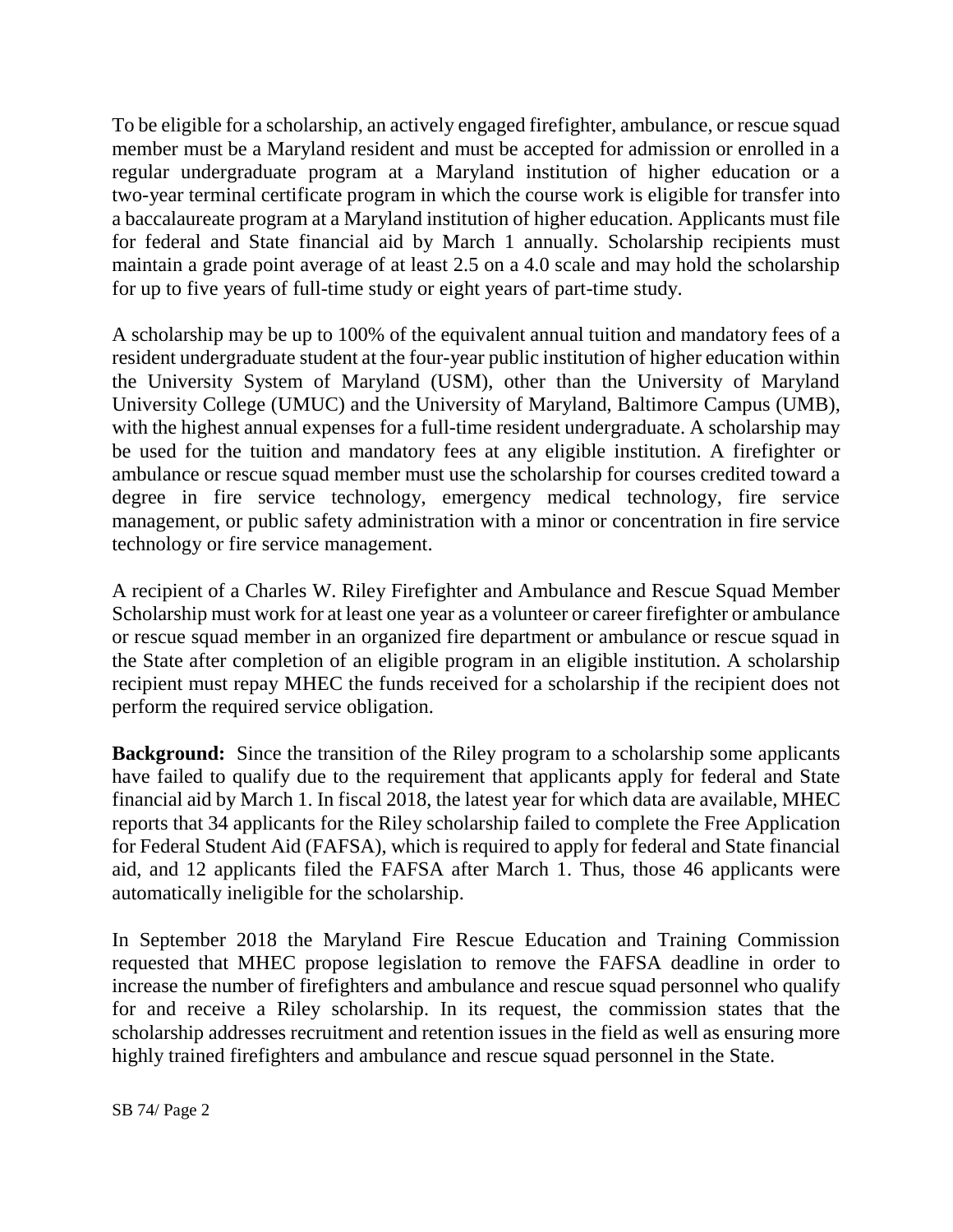MHEC advises that the Riley scholarship is a career-based program and is not based on the financial need of the applicant. Therefore, it is not necessary to determine financial need to award this scholarship.

**State Expenditures:** The Charles W. Riley Firefighter and Ambulance and Rescue Squad Member Scholarship is special funded through a required annual appropriation from a \$7.50 surcharge on certain District Court traffic cases. Since the scholarship was fully transitioned from the tuition reimbursement program in fiscal 2015, \$358,000 has been appropriated to the scholarship annually. Since then, each year a substantial amount of the funding appropriated for the scholarship has remained unspent due to the lack of qualified applicants. In fiscal 2018 a total of \$258,012 was unspent at the end of the year; \$265,757 of the appropriation was unspent at the end of fiscal 2017, and \$298,804 at the end of fiscal 2016.

To the extent additional applicants qualify for the Riley scholarship due to removing the requirement that scholarship recipients file for federal and State financial aid by March 1, unspent special funds appropriated for the Riley scholarship are more likely to be expended; however, the bill does not require any additional funds be annually appropriated for the scholarship. It is assumed that MHEC will award scholarships that total to no more than the current annual appropriation.

## **Additional Information**

**Prior Introductions:** None.

**Cross File:** None.

**Information Source(s):** Maryland Higher Education Commission; Department of Legislative Services

**Fiscal Note History:** First Reader - January 14, 2019 sb/rhh Third Reader - March 14, 2019

Analysis by: Caroline L. Boice Direct Inquiries to:

(410) 946-5510 (301) 970-5510